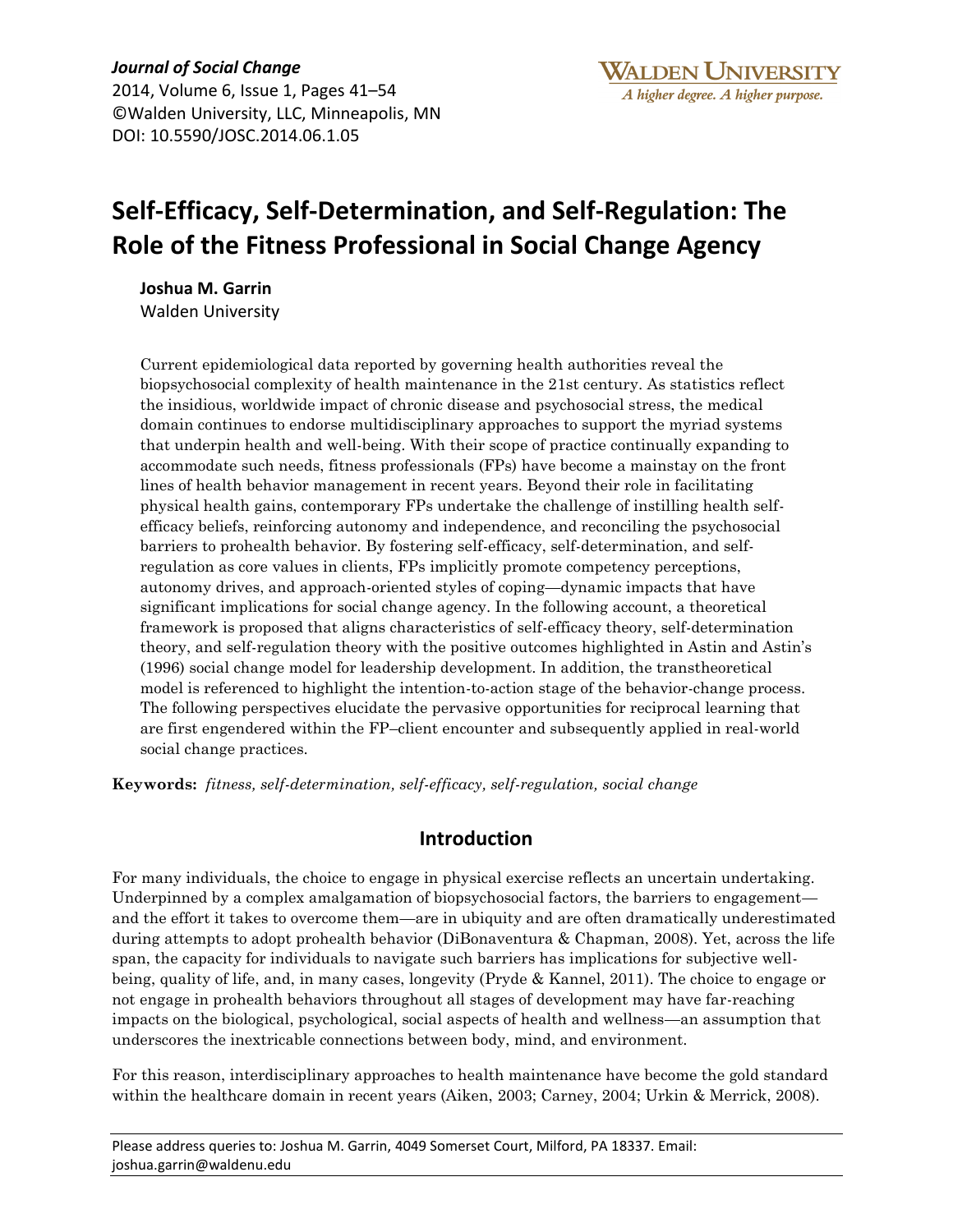However, an improbable irony exists: Despite the multidisciplinary effort of allied health professionals to prescribe prohealth practices, global obesity prevalence rates continue on an upward trajectory (Swinburn et al., 2011). Thus, an argument can be established that suggests it is not solely routine engagement in physical exercise and proper diet that drives prohealth behavior, but the internalization of prohealth attitudes, beliefs, and values that are integral to guiding the behaviorchange process.

Domestically, statistics reported by the Centers of Disease Control and Prevention (CDC, 2013) reveal the current epidemiological magnitude of health inattention: More than 35% of all U.S. adults and approximately 17% of children aged 2–19 years are diagnosed with obesity or weight-related conditions—findings that were observed to increase sharply since the latter part of the 20th century. In addition, a 2008 report revealed the economic impact of weight pathology: Obesity-related healthcare expenditures totaled \$147 billion, with obese individuals paying approximately \$1,500 more on average than normal weight individuals. While current obesity prevalence rates do not appear to be moderated by age or gender, ethnicity, education level, economic status, and geographic region are differentially linked to obesity. Despite the relevance of sociodemographic factors, weightrelated conditions such as heart disease, diabetes, and specific remitting cancers are often modifiable with adherence to recommended guidelines for physical exercise (CDC, 2013).

Given the well-documented role of motivation in health behavior (Aarts, 2007; de Ridder, De Wit, & Adriaanse, 2009; Dunsmore & Goodson, 2006; Urban, 2012), bridging the gap between intention (e.g., having the desire to engage in prohealth behavior) and action (e.g., engaging in prohealth behavior) is essential to the adoption of new behavior patterns (Hagger, Chatzisarantis, & Harris, 2006). Yet, given inadequacies in fitness awareness, exercise motivation, and good health practices upheld by medical practitioners in general (Lobelo, Duperly, & Frank, 2009), exploring the latent motivations and reconciling the psychosocial barriers to prohealth behavior may transcend the scope of practice upheld by the medical community. Despite the extent to which many individuals are eager to change their health behavior, many are presumably left to their own devices to discover their unique behavior change potential.

Increasingly, fitness professionals (FPs) have become a widely accepted component of the health prescription paradigm, with the United States Department of Labor (2013) reporting a projected 24% increase in employment for FPs between 2010 and 2020. Often regarded as the "face of the personal fitness industry" (Chiu, Lee, & Lin, 2010 [abstract]), FP services continue to generate everincreasing revenue percentages within the health domain (Chiu et al., 2010). Unlike other health professionals, FPs address both the physical and psychological aspects of health and well-being (National Federation of Personal Trainers, 2013)—monitoring biomechanical function and form while teaching reflective, awareness enhancing practices that promote exercise motivation and adherence (Hunter, 2008). Beyond their role in health screening, program design, and fitness instruction (American College of Sports Medicine, 2013), FPs actively promote the value of communication, accountability, and trust within the context of their interactions with clients implicitly enhancing the capacity of clients to endure the health behavior-change process (Asp, 2011). It is within the FP–client dynamic that a unique opportunity exists for FPs to impart the selfefficacy, self-determination, and self-regulation skills that have significant generalizability to myriad life domains—most notably, those associated with social change orientation.

Essentially, FPs uphold the multidimensional role of educator, advocate, coach, role model, and mentor. Given the tenuous nature of the behavior-change process (Prochaska, DiClemente, & Norcross, 1992), FPs can facilitate the reconciliation of psychological challenges (i.e., motivation, adherence, barrier efficacy) and stimulate logistical thinking, teach behavioral control, promote self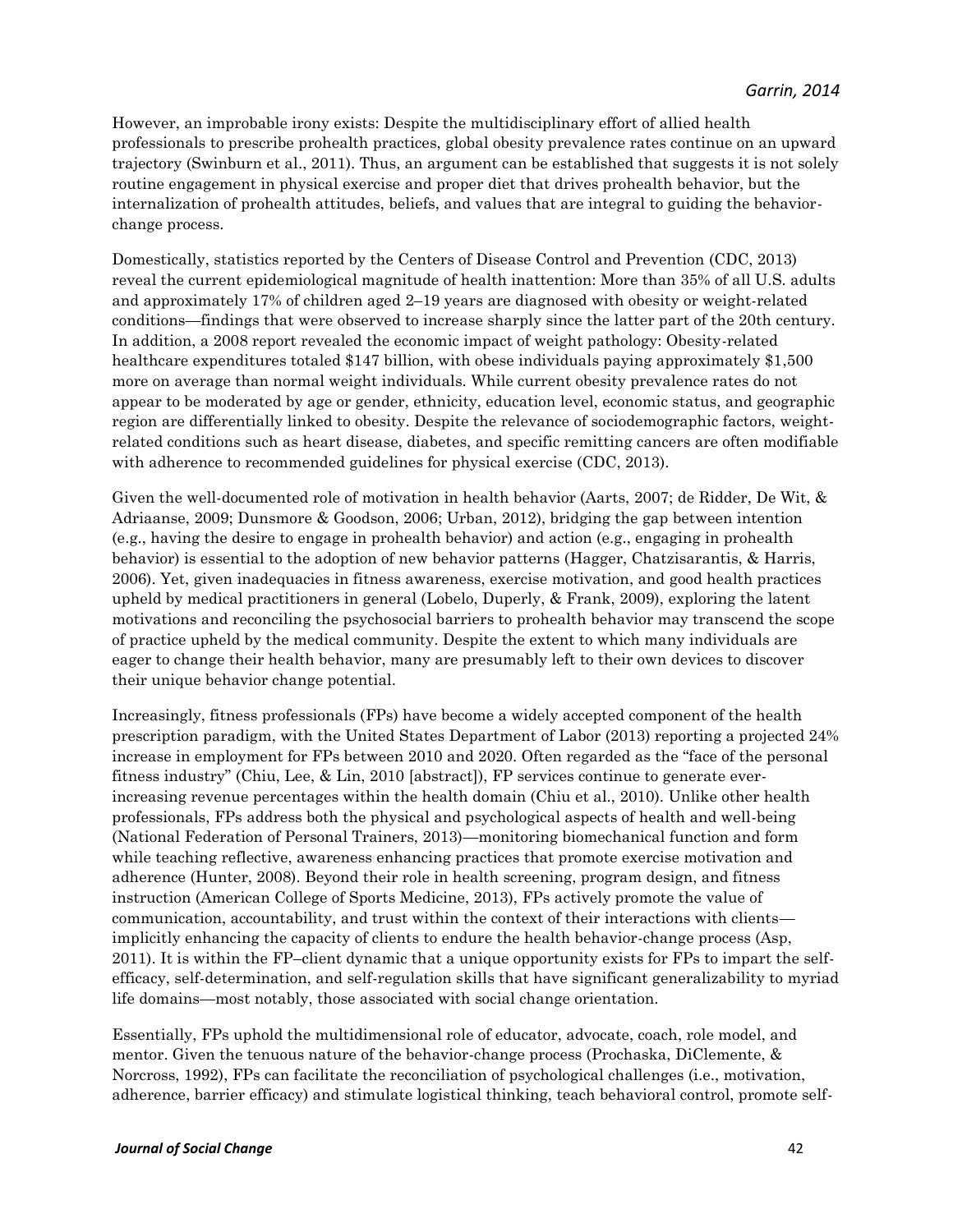responsibility, and enhance efficacy aptitudes in their clients. As advocates who empower clients to establish realistic and attainable goals (Doran, 1981), FPs can illuminate the mastery, competency, and self-administrative attributes in clients that may otherwise go undiscovered. As coaches who reinforce healthier lifestyles, FPs have the potential to not only indoctrinate the values that underpin prolonged adherence to prohealth behavior, but also inspire clients to positively influence their social context. As role models who instill the confidence to approach, not avoid, health goal pursuits, FPs can promote willingness in their clients to endure and ultimately embrace the challenges associated with social change agency.

With efficacy data revealing the appreciable impact of FPs with elderly (de Aguiar, Soares, & Guimaraes, 2008), cancer (Rajotte et al., 2012), and diabetic (Nansel et al., 2007) populations, oneon-one encounters with FPs potentiate the decision-making, problem-solving, and temporal skills that underpin successful behavior change efforts (Fischer & Bryant, 2008; McClaran, 2003). While the extant literature evinces the implicit role of FPs in supporting the biological, cognitive, affective, and social well-being of clients (Rosado et al., 2014), gaps in the literature elicit questions about how the self-efficacy, self-determination, and self-regulation skills imparted by FPs function as drivers of social change orientation in clients. As such, the following discussion aligns the attributes of the social change model of leadership development (Astin & Astin, 1996) against a proposed triadic framework based on self-efficacy theory (SET; Bandura, 1997), self-determination theory (SDT; Ryan & Deci, 2000), and self-regulation theory (SRT; Leventhal, Nerenz, & Steele, 1984) in an effort to highlight the integral role of competency beliefs, intrinsic motivation, and coping resilience skills in social change agency.

# **Theoretical Framework**

The following section highlights the fundamental characteristics and the construct interconnectivity between the social change model of leadership development (Astin & Astin, 1996) and SET (Bandura, 1997), SDT (Ryan & Deci, 2000), and SRT (Leventhal et al., 1984). In addition, the transtheoretical model (TTM; Prochaska & DiClemente, 1983) is referenced to highlight the gap between the intention to change behavior and actual behavior change. The core characteristics of SET, SDT, and SRT are observed in Figure 1.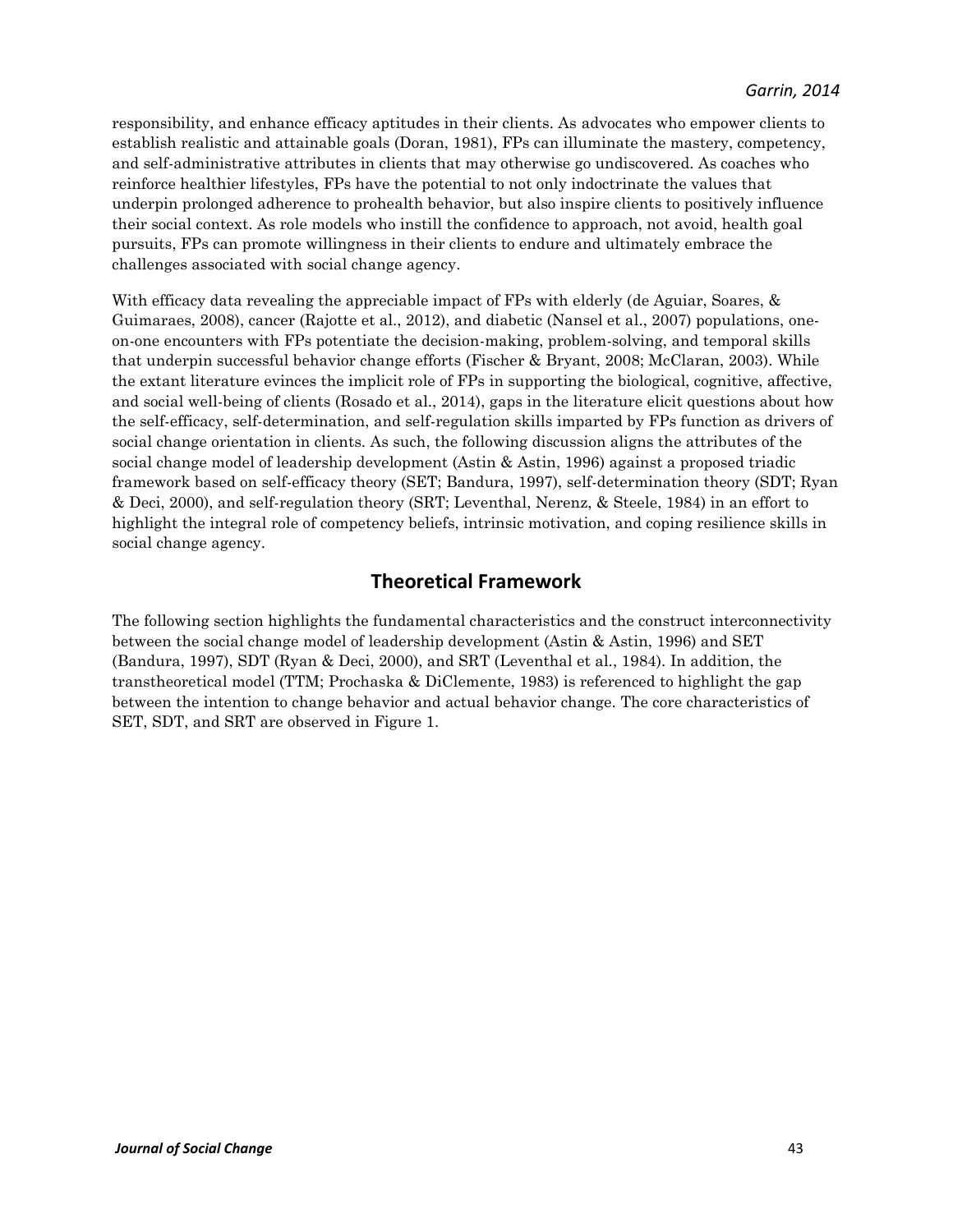| Self-Efficacy<br>(Bandura, 1997)                                 | • Mastery<br>• Competence<br>• Confidence   |
|------------------------------------------------------------------|---------------------------------------------|
| Self-Determination<br>(Ryan & Deci, 2000)                        | • Competence<br>• Autonomy<br>• Relatedness |
| Self-Regulation<br>(Leventhal, Nerenz, &<br><b>Steele, 1984)</b> | • Standards<br>• Motivation<br>• Willpower  |

**Figure 1:** *The Fundamental Attributes of Self-Efficacy Theory, Self-Determination Theory, and Self-Regulation Theory*

# **Self-Efficacy Theory (SET)**

Self-efficacy reflects the capacity for individuals to take measures to achieve targeted goals (Bandura, 1997). Fundamentally associated with social cognition (Bandura, 1986) and personal empowerment (Ozer & Bandura, 1990), beliefs play a central role in the extent to which individuals perceive their ability to master and feel competent about their ability to engage in specific behaviors. As such, mastery and competence beliefs are directly linked to self-efficacy perceptions (Bandura, 1986; 1997). Therefore, the choice to approach or avoid challenge could be significantly influenced by competency self-perceptions. Given its role in human motivation, self-efficacy has presumed linkages to the achievement orientations that are frequently associated with exercise adherence, as evidenced in its impact on perceived accomplishment, vicarious experience, social influence, and positive attitudes (Jackson, 2010). Current evidence highlights the wide-ranging impacts of FPs on client self-efficacy for understanding the mechanisms of the behavior-change process (Fischer & Bryant, 2008; Lubans, Plotnikoff, Jung, Eves, & Sigal, 2012).

### **Self-Determination Theory (SDT)**

Self-determination is an intrinsic, self-sustaining form of motivation that is influenced by internal stimuli (Deci & Ryan, 1985; Ryan & Deci, 2000). Guided exclusively by inner drives, self-determined individuals seek to satisfy three primary needs in order to optimize their goal potentials: competence, autonomy, and psychological relatedness (Deci & Ryan, 1985). According to Deci and Vansteenkiste (2004), self-determined individuals internalize their ability to control behavior and satisfy mastery needs (i.e., competence), perceive themselves as causal agents of their destinies (i.e., autonomy), and are inclined toward assimilation with others (i.e., relatedness). As maintained by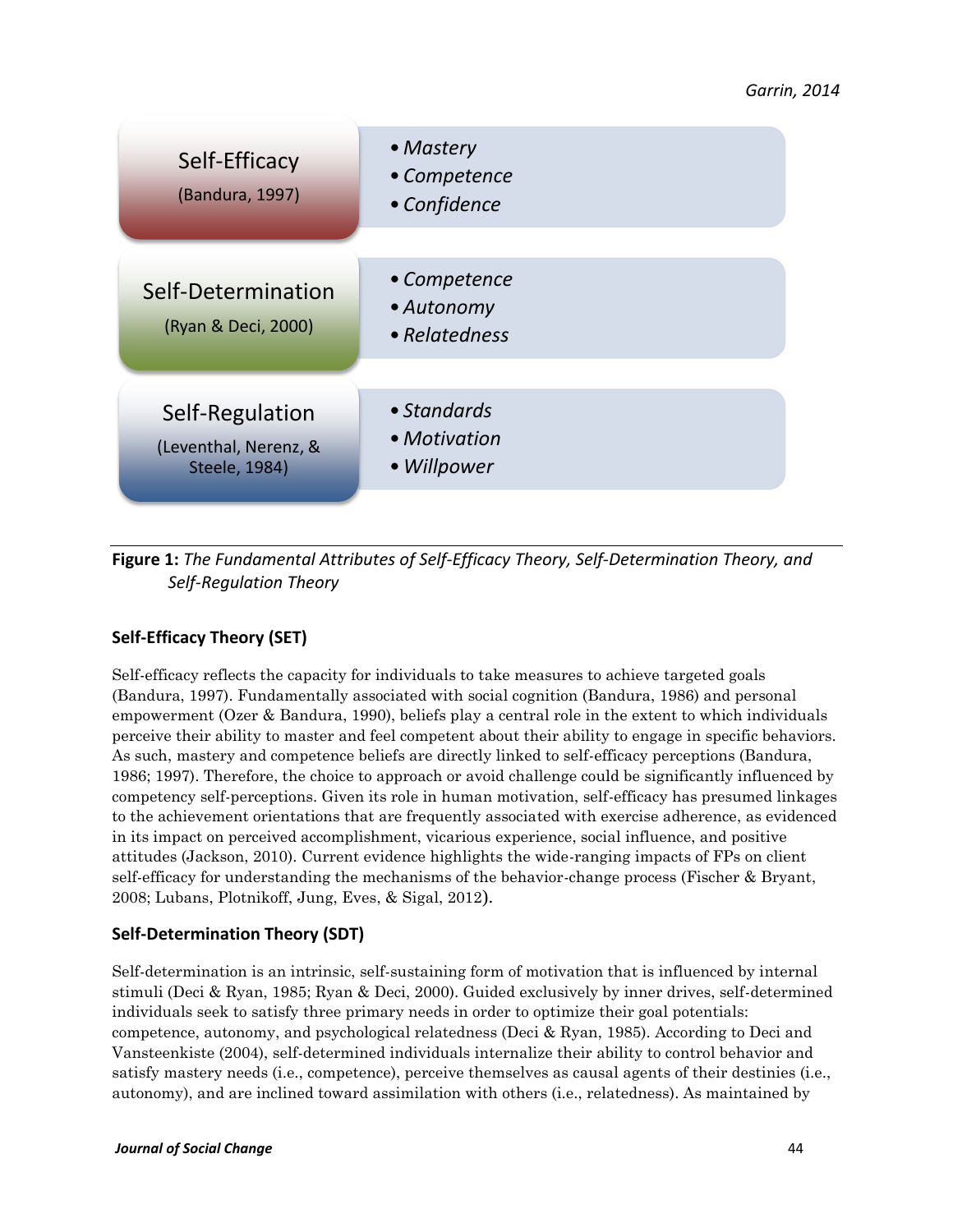Ryan and Deci (2006), autonomy is linked to self-regulation, which may impact goal directedness and persistence. Further, the perceived quality of specific contextual factors (i.e., relationships, environment) is integral to the optimization of self-determined potentials (Deci & Vansteenkiste, 2004). Ryan and Deci (2000) cited self-determined ideals as having high generalizability to educational, academic, vocational, and health domains. Finally, the extant literature highlights the profound impact of social support on autonomous, self-determined exercise intentions (Chatzisarantis, Hagger, Wang, & Thøgersen-Ntoumani, 2009; George et al., 2013; Rouse, Ntoumanis, Duda, Jolly, & Williams, 2011).

### **Self-Regulation Theory (SRT)**

Self-regulation refers to the capacity to moderate the thoughts and emotions that govern human behavior (Leventhal et al., 1984). Given the extent to which emergent desires could influence behavior, self-regulation suggests that individuals consciously attempt to control behavior in an effort to mediate outcomes (Baumeister & Vohs, 2007). Self-regulation has direct linkages to motivation (Bandura, 1991); the motivation to achieve success is presumably linked to self-discipline and adherence to the strategies that promote goal achievement. According to Baumeister and Vohs (2007), standards (e.g., value-driven expectancies), motivation (e.g., adherence to standards), and willpower (e.g., impulse control) are primary determinants of self-regulated outcomes. A failure to self-regulate can lead to undesirable or high-risk behaviors, and could have significant social, economic, or health-related impacts (Baumeister & Vohs, 2007). Like self-efficacy and selfdetermination skills, enhanced self-regulation abilities could potentially facilitate aspects of the behavior-change process and promote well-being, adaptation, and survival. Current social cognition research highlights the predictive utility of social support for the self-regulatory behaviors associated with exercise adherence (Anderson-Bill, Winett, & Wojcik, 2011).

### **Transtheoretical Model (TTM)**

The TTM (Prochaska & DiClemente, 1983) characterizes behavior change as a sequential process that occurs on a continuum and is influenced by one's readiness to transition through successive stages of change. According to Prochaska and DiClemente (1983), the TTM is based upon five stages that reflect a continual progression toward the internalization of a target behavior: precontemplation (e.g., not yet intending to change), contemplation (e.g., intending to change, but not within the near future), preparation (e.g., intending to change within the near future), action (e.g., engaging in the activities that support behavior change), and maintenance (e.g., sustaining the altered behavior patterns). Given the progressive/regressive nature of adopting new behaviors, Prochaska et al. (1992) argued that behavior change is often a stepwise process that lacks definitive linearity. For purposes of this discussion, the transition between the preparation and action stages—a period during which individuals attempt to negotiate how to convert intention into action (Prochaska et al., 1992)—will be highlighted.

### **Social Change Theory of Leadership Development**

Astin and Astin (1996) posited the idea that leadership development occurs as a result of the indoctrination of seven core values (Figure 2). First, individual values refer to the consciousness of self (i.e., acknowledging the beliefs and attitudes that underpin the motivation to act), congruence (i.e., acting authentically and in accordance with personal beliefs), and commitment (i.e., directing energy toward the support of a common cause). Next, group values refer to collaboration (i.e., communal efforts toward a common cause that reinforce trust), common purpose (i.e., acknowledging mutual goals), and controversy with civility (i.e., acknowledging individual differences and the need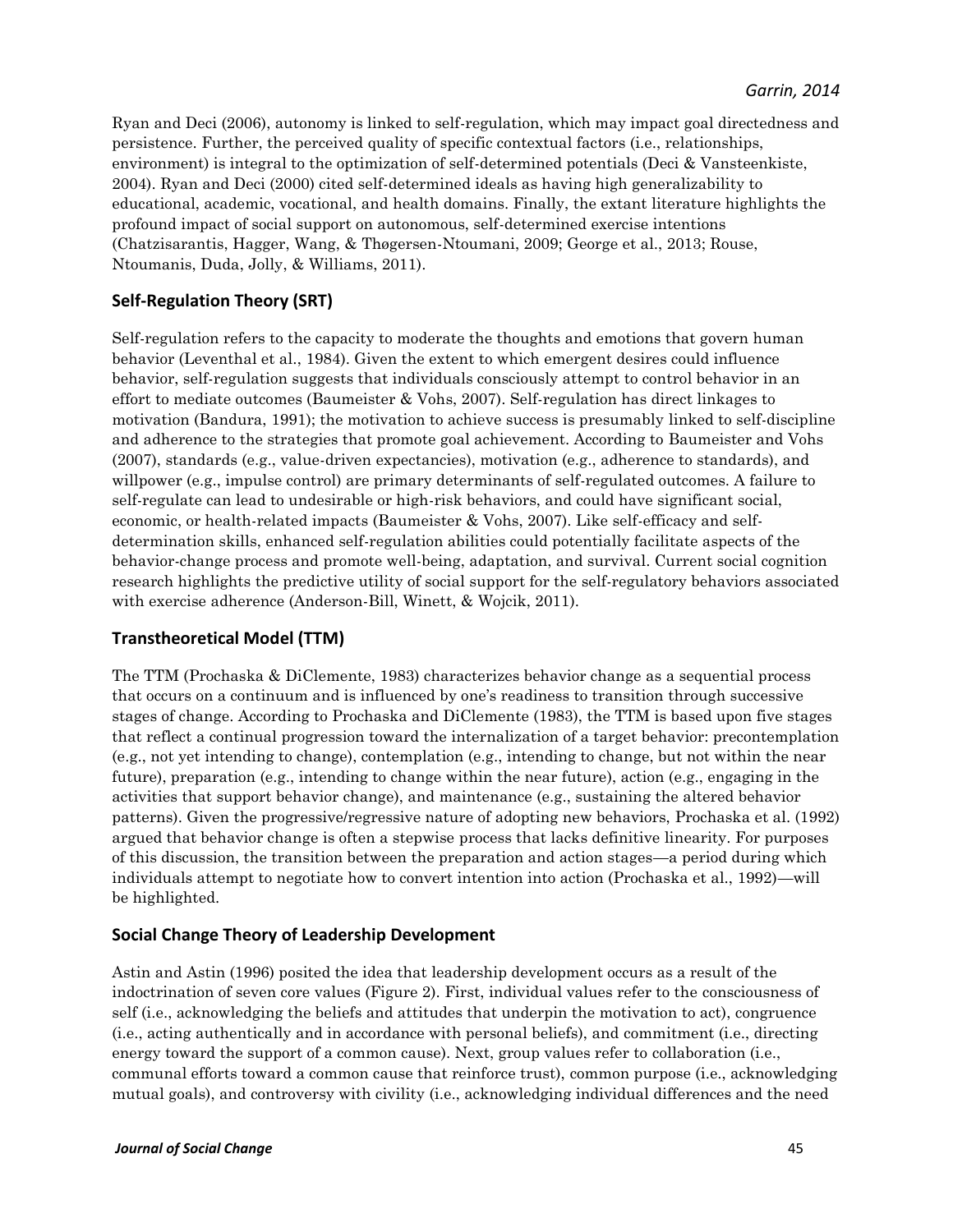for compromise within the social scheme). Finally, a societal value—citizenship—suggests that all individuals become inextricably linked to, and ultimately committed to, the welfare of the group. Overall, Astin and Astin (1996) emphasized two objectives in their model: (a) to enhance individual self-knowledge (i.e., aptitudes, values, dispositions) in an effort to (b) enhance the level of leadership competencies required to positively influence the greater good.



*Figure 2: Astin and Astin's (1996) Social Change Model of Leadership Development*

# **Self-Efficacy, Self-Determination, and Self-Regulation: The Impact of the FP and Social Change Skill Development**

Within the FP–client dynamic, it is proposed that emergent self-efficacy, self-determination, and self-regulation characteristics are first applied to the health behavior-change process and, once internalized, such attributes are subsequently generalizable to social change skill development. Figure 3 links the theoretical construct to the corresponding social change skills.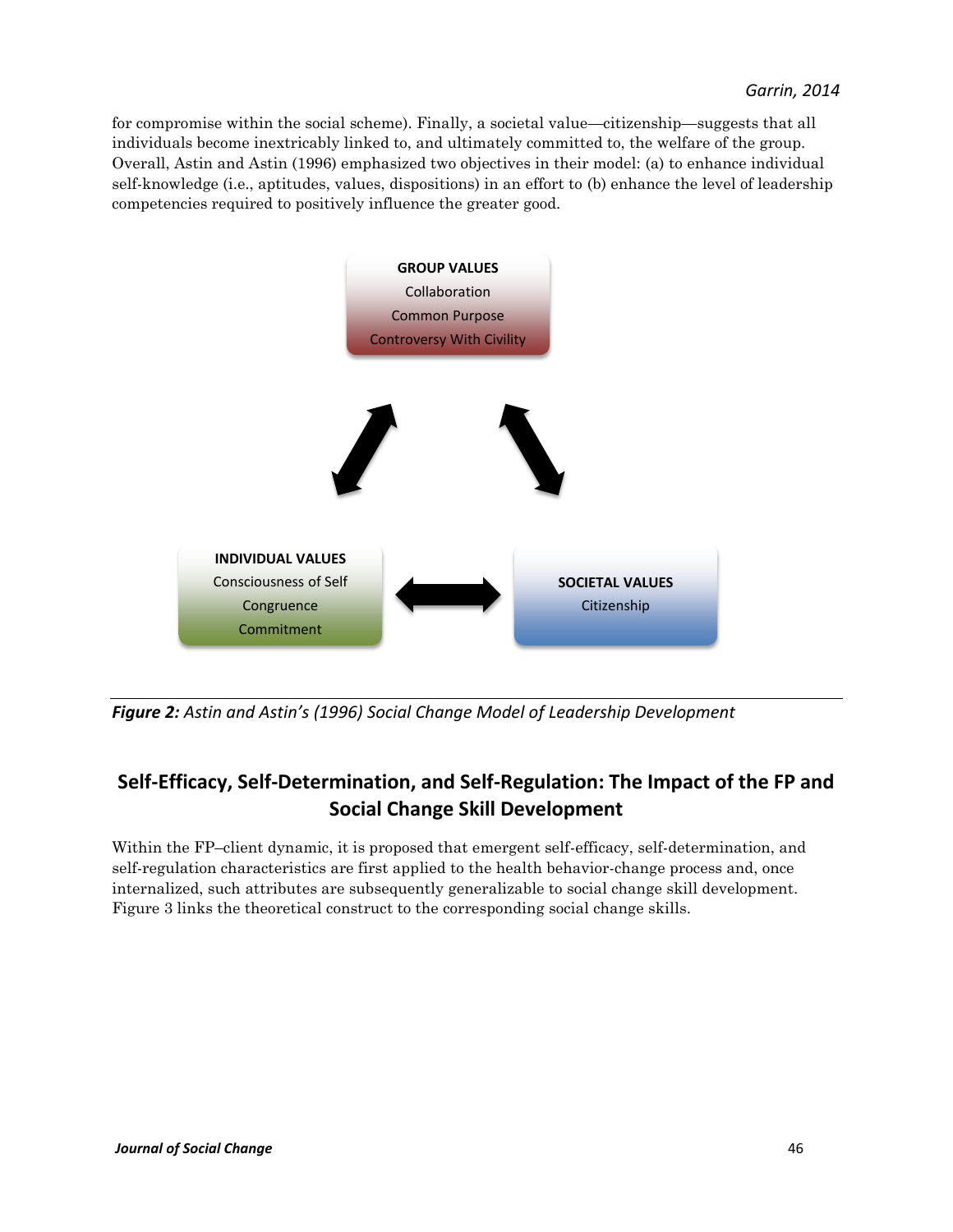

**Figure 3:** *The Proposed Linkages Between Self-Efficacy, Self-Determination, Self-Regulation, and Social Change Skill Development*

# **FP–Client Reciprocity: A Bidirectional Relationship for Personal and Social Change Agency**

By definition, social interaction is a dynamic phenomenon; therefore, it can be assumed that the potential for mutual learning exists within any interpersonal exchange. Given the exigent need to gain greater phenomenological insight into health and well-being, the FP–client encounter provides a broad platform for interactive thought process, problem analysis, and perspective sharing. Applying Astin and Astin's (1996) social change theory for leadership development, the following section highlights the implications of self-efficacy, self-determination, and self-regulation as they correspond to various social change outcomes.

### **Potential Social Change Outcomes Associated With Self-Efficacy**

As FPs facilitate enhanced levels of health self-awareness in their clients, such developments could have implications for greater attentiveness to the beliefs, attitudes, and emotions that engender intrinsic forms of motivation (Astin & Astin, 1996). Throughout their personal behavior change experience, clients may experience heightened degrees of self-concordance—that is, an enhanced capacity for acting in alignment with personal interests and desires (Astin & Astin, 1996). As clients engage in self-reflection about their perceived mastery and competence for specific behaviors, they may perceive their behavior change experience as transformative and empowering and, thus, may develop an enhanced commitment to supporting a broader community (Astin & Astin, 1996). By reinforcing social awareness, clients can begin to collaborate and identify a common purpose with like-minded others—alliances that serve as the basis for team building and coalition development (Astin & Astin, 1996).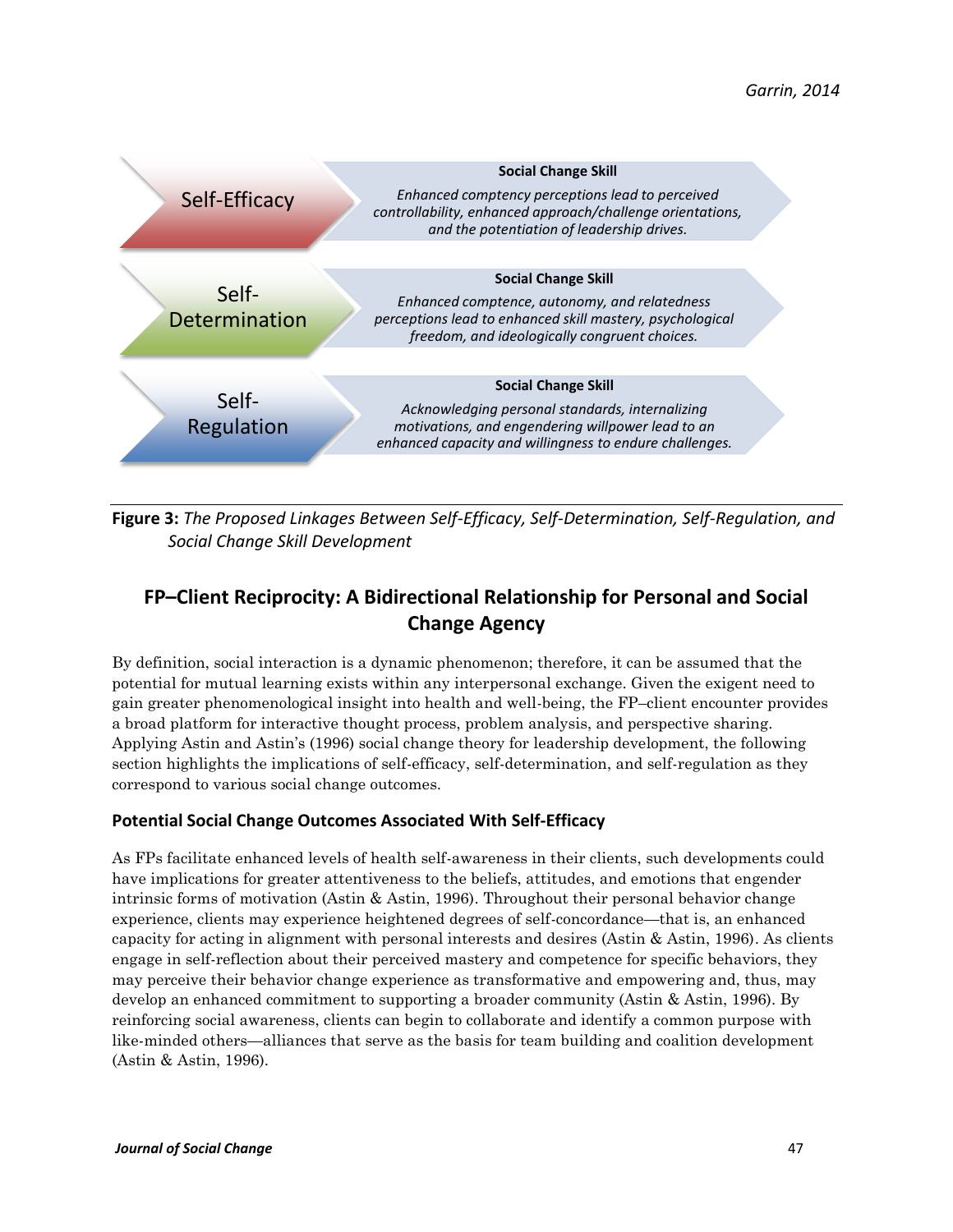Essentially, clients function as feedback mechanisms for FPs given their presumed potential to elucidate previously unknown elements of the behavior-change process. Although ideological differences in perspective may emerge between FPs and clients, such disparities reflect potential opportunities for discourse that stimulate critical thinking and enhance conflict resolution skills (Astin & Astin, 1996)—thus inspiring FPs to adopt revisionist perspectives that promote new solutions for clients. When clients and FPs take active measures to engage in reciprocal communication, self-efficacy is presumably enhanced for both parties. Finally, as clients become more self-efficacious facilitators of health gains for themselves and for the greater community, they enhance their level of citizenship (Astin & Astin, 1996)—thus potentiating their contribution to an improved health sociodemography. As FPs encourage their clients to apply their preexisting strengths to the community (Clifton & Harter, 2003), skill competencies are maximized and advocacy orientations are reinforced—thus shifting the focus from individual interests (e.g., striving to achieve personal health goals) to collective interests (e.g., helping others to achieve their health goals).

#### **Potential Social Change Outcomes Associated With Self-Determination**

As FPs encourage clients to explore the intrinsic motivators that drive exercise intentions (e.g., interest, enjoyment, positive experience), consciousness of self is enhanced (Astin & Astin, 1996), which potentially decreases the tendency of clients to rely on extrinsic factors (e.g., fitness media, models) to drive adherence to prohealth behavior. By encouraging introspection and self-analysis, FPs can promote a more ideologically congruent exploration the health beliefs and attitudes that have enduring meaning and purpose (Astin & Astin, 1996)—perceptions that may significantly reinforce self-determined health behaviors. As both FPs and clients engage in an ongoing selfevaluation process (Keast & Waterhouse, 2006), it is therefore presumed that individuals who operate from a self-determined—versus contextually determined—standpoint might experience an enhanced sense of passion, authenticity, and commitment to a common cause (Astin & Astin, 1996).

As clients become less dependent on external influences to shape their health behaviors, they may experience greater perceived competence about their ability and autonomy for guiding collaborations that promote enhanced health awareness for the greater community (Astin & Astin, 1996). As FPs and clients learn to see beyond the immediate challenges and establish more global conceptions of goals and objectives, their capacity for strategy implementation and productivity optimization is presumably enhanced. As clients communicate with FPs about their behavior change experiences, mutual dialogues provide ongoing opportunities to share values and resolve conflicts that promote a respect for individual differences (Astin & Astin, 1996). Here, self-determination reflects the congruent ideals, internalized attitudes, and global vision that potentiates social awareness, autonomous leadership pursuits, and positive social change outcomes.

#### **Potential Social Change Outcomes Associated With Self-Regulation**

As clients contemplate the perceived barriers to adherence, FPs have the potential to teach practical strategies designed to promote health behavior competencies, including, but not limited to, planning, time management, prioritization, and strategies that support decisional balance during the preparation-action stage transition (Fischer & Bryant, 2008; Prochaska et al., 1992). With selfregulation in children as a primary determinant of adult outcomes (Raver, 2012), clients who endure the health behavior-change process may observe gradual enhancements in barrier efficacy and an enhanced resilience to challenge—factors that promote change orientation (Schwarzer, 1992a, 1992b). In conjunction with self-awareness, motivation, empathy, and social skills, self-regulation is a central component of emotional intelligence (Goleman, McKee, & Boyayzis, 2006)—the foundation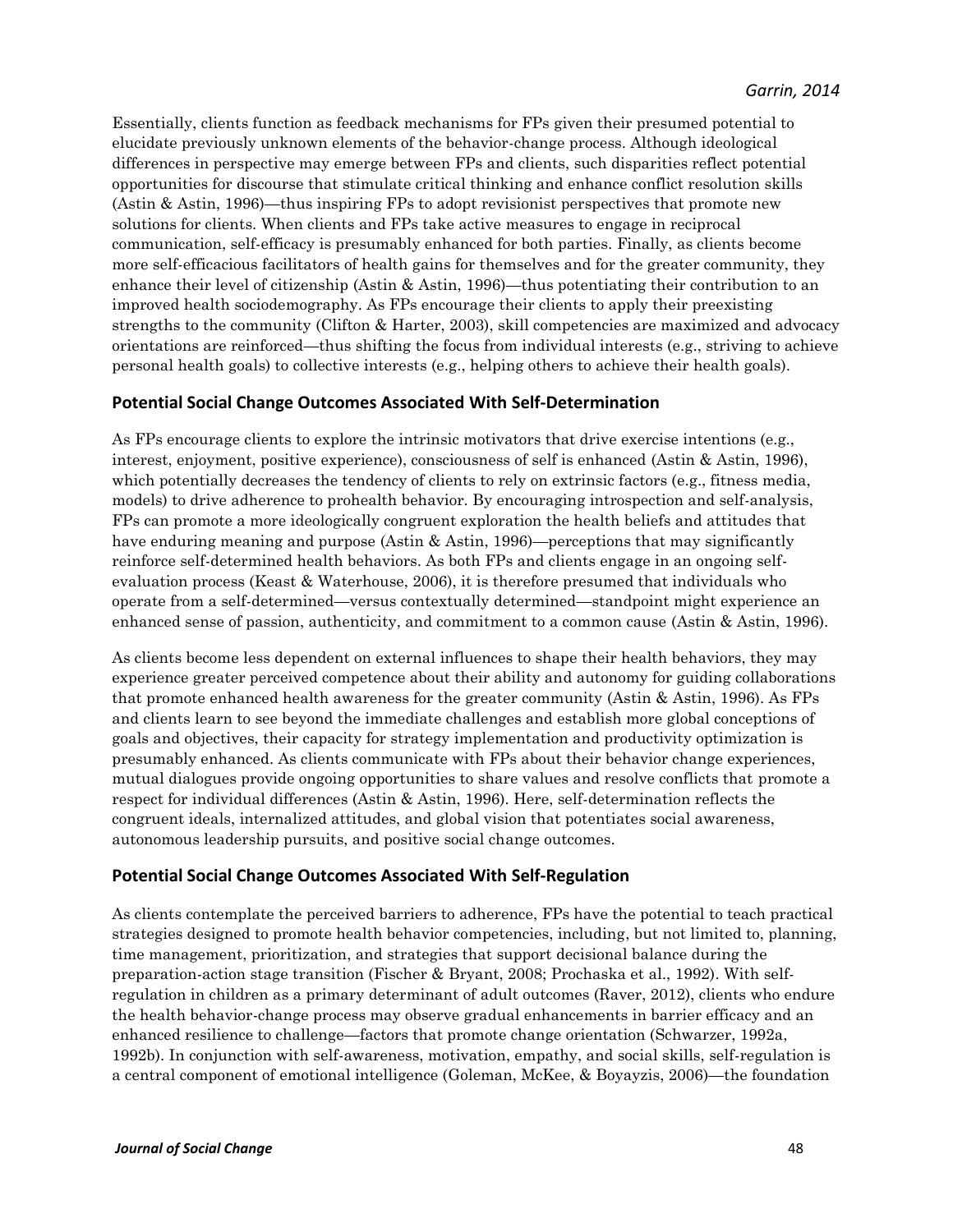upon which adaptive decisions can be made, problems can be solved, and ideological differences can be reconciled with civility (Astin & Astin, 1996).

As clients enhance their self-regulatory capacities, the development of adherence characteristics such as endurance and self-control may reinforce the confidence to commit to and see objectives through to fruition (Astin & Astin, 1996; Hagger, Wood, & Chatzisarantis, 2010). Further, it is perhaps critical to consider the extent to which acceptance of challenge may influence social change orientation in the fitness milieu: If clients acknowledge the idea that progress is not necessarily a fluid, linear process (Martin, Velicer, & Fava, 1996; Prochaska et al., 1992), they are presumed to be more apt to approach and remain resilient to future challenges. Through commitment, collaboration, and the identification of a common purpose (Astin & Astin, 1996), the inherent coping and adaptation challenges of the behavior-change process offer continual opportunities for mutual learning—a didactic template for social change agency.

### **Discussion**

Given the proposed relevance of self-efficacy, self-determination, and self-regulation to the social change paradigm, the skills engendered through the FP–client dynamic serve as powerful catalysts for ideals and behaviors that transcend the fitness milieu. As such, the code of ethics set forth by the American College of Sports Medicine (2013) encourages FPs to look beyond their impact at the individual (i.e., client) level to their potential impacts within the larger community. As FPs take measures to enhance health skill development in clients, they implicitly indoctrinate elements of self-awareness, congruence, commitment, collaboration, common purpose, citizenship, and respect for individual differences—some of the fundamental tenets of social change agency (Astin & Astin, 1996).

As FPs induce changes in cognition, affect, and behavior that bolster client growth potentials (Fischer & Bryant, 2008), such interactions provide opportunities for clients to learn to employ the levels of self-efficacy, self-determination, and self-regulation required to persevere through the inherent challenges of the behavior-change process. When internalized, such abilities can be generalized to the critical thinking skills, advocacy aptitudes, and challenge orientations that have enduring social change relevance. The advent of computerized personal trainers (Buttussi, & Chittaro, 2008; Moller et al., 2012) raises questions about who, if anyone, will continue to educate, enlighten, and shape the prosocial values that have generalizability to social change orientation. Evoking the timeworn man versus machine argument, the impacts of FPs on the biopsychosocial substrates of change orientation are perhaps immeasurable.

Just as the impetus behind exercise motivation varies greatly among individuals (Carroll & Lanza, 2010), social change motivation is differentially associated with various sociodemographic domains. A 2012 social change impact report issued by Walden University (2012) revealed significant differences in social change orientations among age, gender, and ethnicity, with older adult females highlighted as exhibiting the greatest inclination toward change agency. Given the presumed linkage between biopsychosocial factors and change motivation, such evidence raises questions regarding the factors that promote internalized (i.e., it is my responsibility to take action) versus externalized (i.e., it is someone else's responsibility to take action) perceptions of accountability for change. Here, the embrace of a common vision and engagement in meaningful activity (Maton, 2008) are not only empowering contributors to the integrative sense of community shared by clients and FPs, but perhaps reinforce the notion of accountability as a mutually defined, team effort.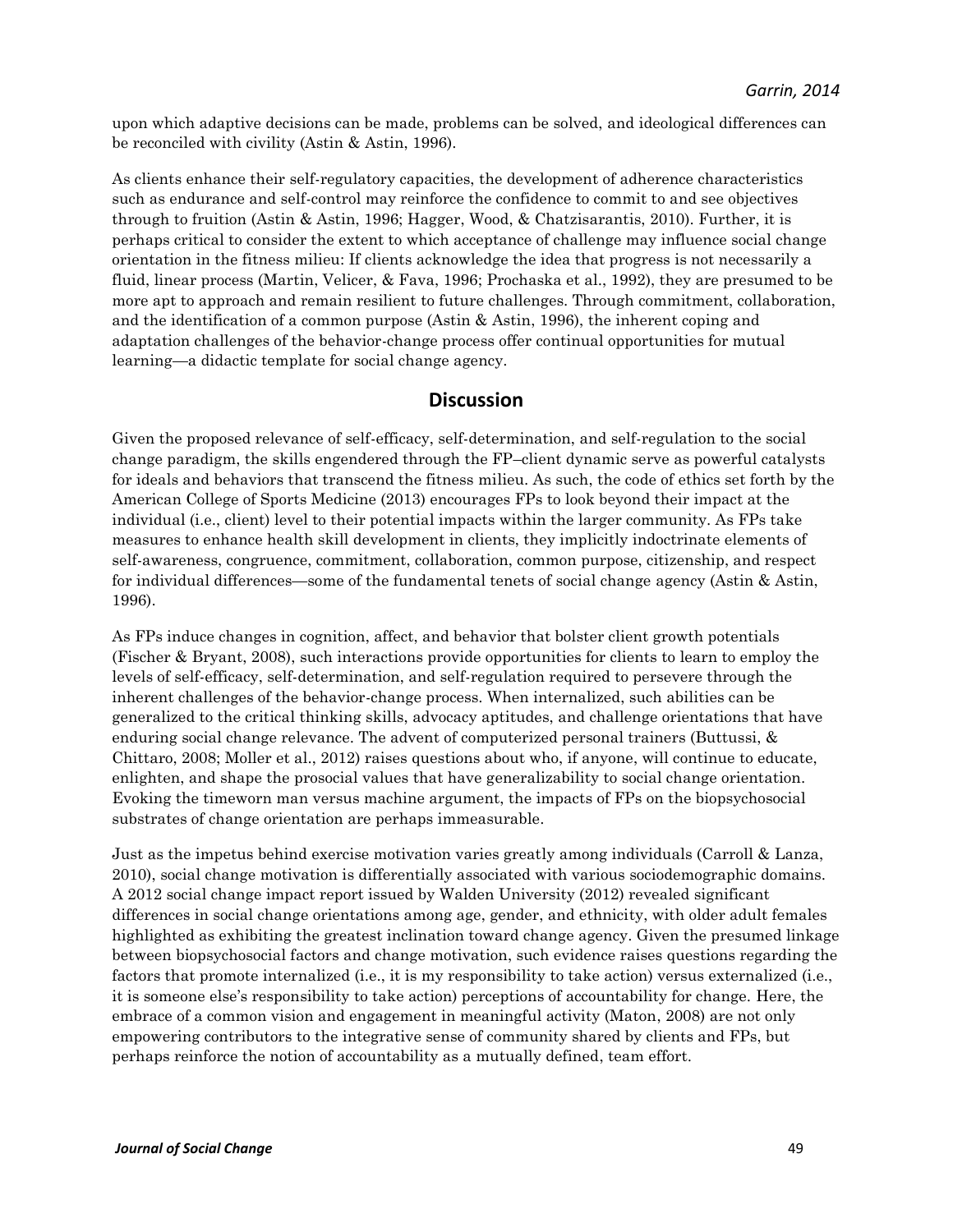For FPs, teaching the skills that facilitate the adoption of new behaviors can be a highly tenuous undertaking due to the nature of the change process—what Prochaska et al. (1992) described as the non-linear "spiral pattern of change" (p. 1104, para. 6). Given the value of social support as a mechanism of adaptation (Elakkary, Elhorr, Aziz, Gazayerli, & Silva, 2006), the ideals of collaboration and common purpose are salient themes in the FP–client encounter. Once internalized, such ideals can inspire individuals to integrate with the larger prohealth community and ultimately enhance the quality of life of others (Deci & Vansteenkiste, 2004). As such, FPs and clients are equally encouraged to reframe away from the notion of the behavior-change process as one that is encumbered with obstacles to progress, and are instead encouraged to conceive of such challenges as continual opportunities for growth, learning, and integration. It is through this dynamism that elements of self-consciousness, congruence, commitment, collaboration, common purpose, citizenship, and civility are cultivated; social change identities are established and social responsibility is optimized (Astin & Astin, 1996)—for FPs, for clients, and for the greater good.

## **References**

- Aarts, H. (2007). Health and goal-directed behavior: The nonconscious regulation and motivation of goals and their pursuit. *Health Psychology Review*, *1*, 53–82. doi:10.1080/17437190701485852
- Aiken, L. (2003). Achieving an interdisciplinary workforce in health care. *The New England Journal of Medicine*, *348*, 164–166.
- American College of Sports Medicine. (2013). *Code of ethics.* Retrieved from http://www.acsm.org/join-acsm/membership-resources/code-of-ethics
- Anderson-Bill, E., Winett, R., & Wojcik, J. (2011). Social cognitive determinants of nutrition and physical activity among web-health users enrolling in an online intervention: The influence of social support, self-efficacy, outcome expectations, and self-regulation. *Journal of Medical Internet Research, 13*, e28. doi:10.2196/jmir.1551
- Asp, K. (2011). *Coaching the whole client: Your key to continued success as a personal trainer.*  Retrieved from http://www.acefitness.org/certifiednewsarticle/1264/coaching-the-wholeclient-your-key-to-continued/
- Astin, H. S., & Astin, A. W. (1996). *A social change model of leadership development guidebook* (3rd Ed.). The National Clearinghouse of Leadership Programs. Blueprint Leadership Development Program at UC Berkeley.
- Bandura, A. (1977). *Social learning theory*. Englewood Cliffs, NJ: Prentice Hall.
- Bandura, A. (1986). *Social foundations of thought and action: A social cognitive theory.* Englewood Cliffs, NJ: Prentice-Hall.
- Bandura, A. (1991). Social cognitive theory of self-regulation. *Organizational Behavior and Human Decision Processes, 50*, 248–287.
- Bandura, A. (1997). *Self-efficacy: The exercise of control*. New York, NY: W. H. Freeman.
- Baumeister, R. F., & Vohs, K. D. (2007). Self-regulation, ego depletion, and motivation. *Social and Personality Psychology Compass, 1*, 1–14.
- Buttussi, F., & Chittaro, L. (2008). MOPET: A context-aware and user-adaptive wearable system for fitness training. *Artificial Intelligence in Medicine, 42*, 153–163. doi:10.1016/j.artmed.2007.11.004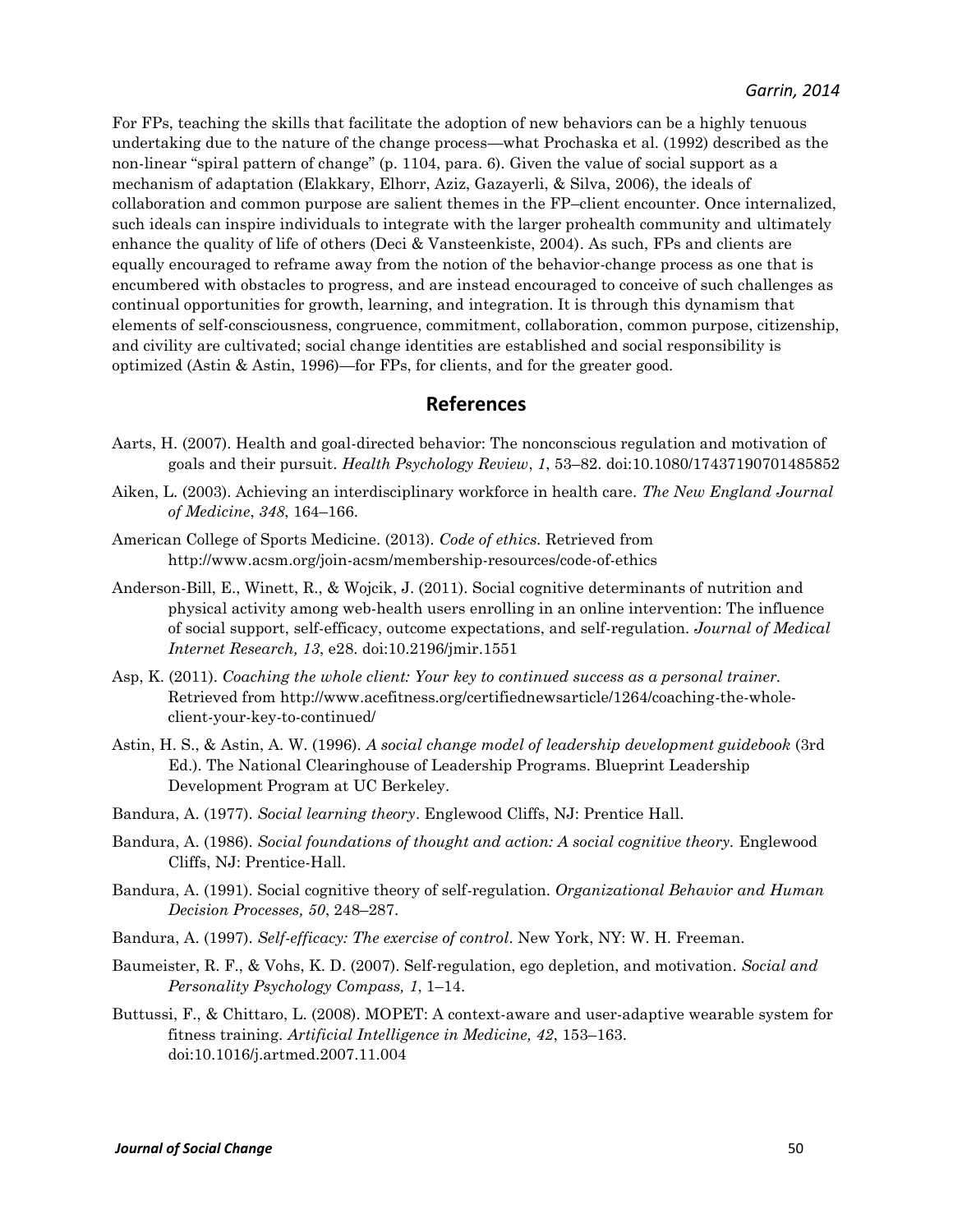- Carney, M. (2004). Perceptions of professional clinicians and non-clinicians on their involvement in strategic planning in health care management: Implications for interdisciplinary involvement. *Nursing & Health Sciences*, *6*, 321–328.
- Carroll, E., & Lanza, S. (2010, March). Body satisfaction and sex differences in exercise motivations. *Perspectives (University of New Hampshire).* Accession #80029446. Retrieved from http://connection.ebscohost.com/c/articles/80029446/body-satisfaction-sex-differencesexercise-motivations
- Centers of Disease Control and Prevention. (2013). Overweight and obesity. Adult obesity statistics. Retrieved from http://www.cdc.gov/obesity/data/adult.html
- Chiu, W. Y., Lee, Y. D., & Lin, T. Y. (2010). Performance evaluation criteria for personal trainers: An analytical hierarchy process approach. *Social Behavior & Personality: An International Journal*, *38*, 895–905. doi:10.2224/sbp.2010.38.7.895
- Chatzisarantis, N. D., Hagger, M. S., Wang, C., & Thøgersen-Ntoumani, C. (2009). The effects of social identity and perceived autonomy support on health behaviour within the theory of planned behaviour. *Current Psychology: A Journal for Diverse Perspectives on Diverse Psychological Issues, 28*, 55–68. doi:10.1007/s12144-009-9043-4
- Clifton, D. O., & Harter, J. K. (2003). Investing in strengths. In K. S. Cameron, J. E. Dutton, & R. E. Quinn (Eds.), *Positive organizational scholarship: Foundations of a new discipline*, (pp. 111– 121). San Francisco, CA: Berrett-Kohler.
- de Aguiar, D., Soares, A., & Guimaraes, A. (2008). Personal trainer and the elderly. *Fitness & Performance Journal (Online Edition)*, *7*, 185–194.
- de Ridder, D., De Wit, J., & Adriaanse, M. (2009). Making plans for healthy diet: The role of motivation and action orientation. *European Journal of Social Psychology*, *39*(4), 622-630.
- Deci, E. L., & Ryan, R. M. (1985). *Intrinsic motivation and self-determinaton in human behaviour.*  New York: Plenum.
- Deci, E. L., & Vansteenkiste, M. (2004). Self-determination theory and basic need satisfaction: Understanding human development in positive psychology. *Ricerche di Psichologia, 27*, 17– 34.
- DiBonaventura, M., & Chapman, G. (2008). The effect of barrier underestimation on weight management and exercise change. *Psychology, Health & Medicine, 13*, 111–122.
- Doran, G. T. (1981). There's a S.M.A.R.T. way to write management's goals and objectives. *Management Review, 70*, 35–36.
- Dunsmore, S., & Goodson, P. (2006). Motivation for healthy behavior: A review of health promotion research. *American Journal of Health Education, 37*, 170–183.
- Elakkary, E., Elhorr, A., Aziz, F., Gazayerli, M. M., & Silva, Y. J. (2006). Do support groups play a role in weight loss after laparoscopic adjustable gastric banding? *Obesity Surgery, 16,* 331– 334. doi:10.1381/096089206776116499
- Fischer, D. V., & Bryant, J. (2008). Effect of certified personal trainer services on stage of exercise behavior and exercise mediators in female college students. *Journal of American College Health, 56*, 369–376.
- George, M., Eys, M. A., Oddson, B., Roy-Charland, A., Schinke, R. J., & Bruner, M. W. (2013). The role of self-determination in the relationship between social support and physical activity intentions. *Journal of Applied Social Psychology, 43*, 1333–1341. doi:10.1111/jasp.12142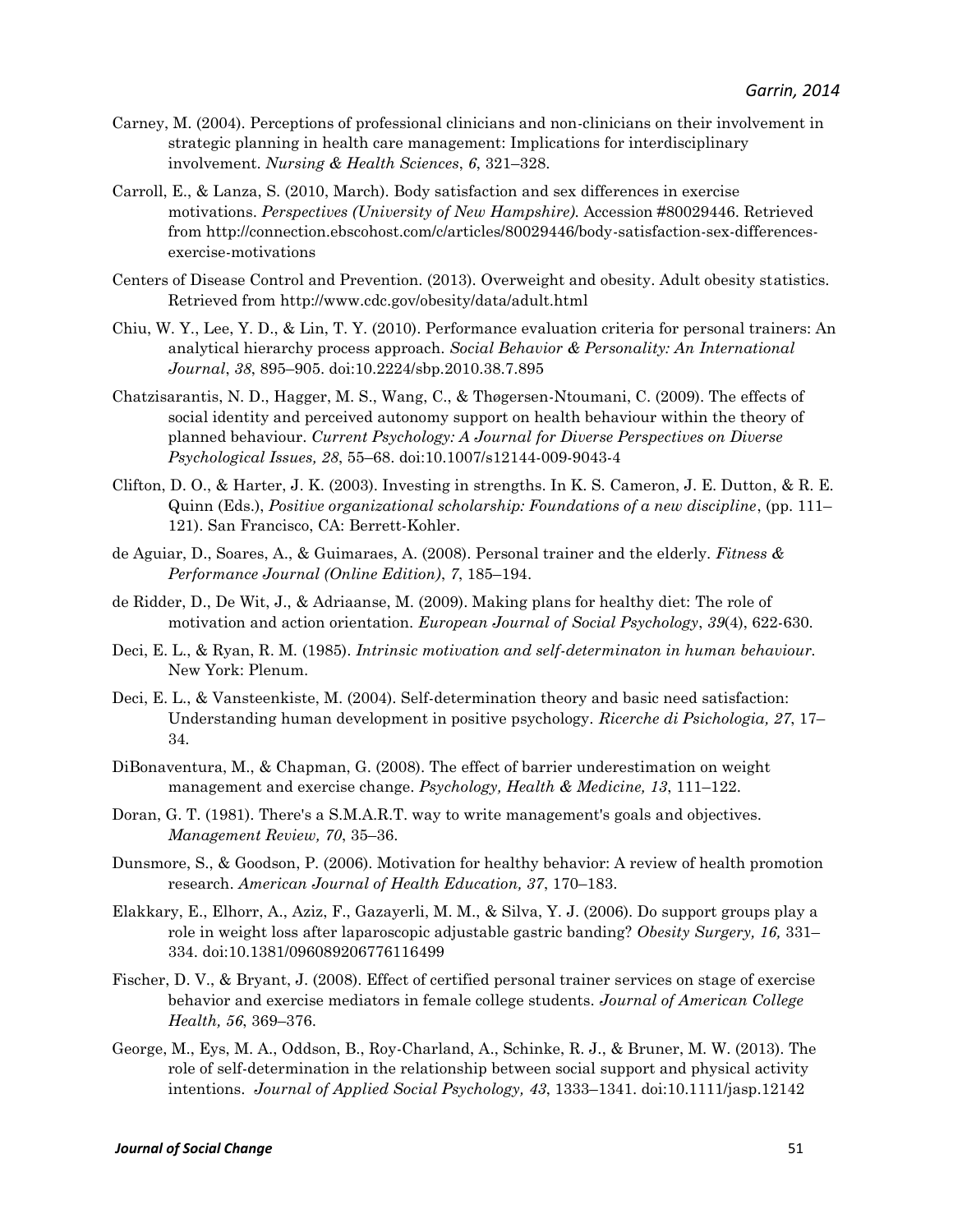- Goleman, D., McKee, A., & Boyayzis, R. (2006). Primal leadership: Realizing the power of emotional intelligence. *Nursing News*, *30*, 24.
- Hagger, M., Chatzisarantis, N., & Harris, J. (2006). The process by which relative autonomous motivation affects intentional behavior: Comparing effects across dieting and exercise behaviors. *Motivation & Emotion*, *30*, 306–320. doi:10.1007/s11031-006-9046-5
- Hagger, M. S., Wood, C. W., & Chatzisarantis, L. D. (2010). Self-regulation and self-control in exercise: The strength-energy model. *International Review of Sport and Exercise Psychology, 3*, 62–86. doi:10.1080/17509840903322815
- Hunter, S. (2008). Promoting intrinsic motivation in clients. *Strength & Conditioning Journal, 30*, 52–54. doi:10.1519/SSC.0b013e318163bf4a
- Jackson, D. (2010). How personal trainers can use self-efficacy theory to enhance exercise behavior in beginning exercisers. *Strength & Conditioning Journal, 32*, 67–71. doi: 10.1519/SSC.0b013e3181d81c10
- Keast, R., & Waterhouse, J. (2006). Participatory evaluation: a missing component in the sustainable social change equation for public services. *Strategic Change*, *15*, 23–35. doi:10.1002/jsc.744
- Leventhal, H., Nerenz, D., & Steele, D. (1984). Illness representations and coping with health threats. In A. Baum & J. Singer (Eds.), *A handbook of psychology and health* (Vol. 4) (pp. 219–252). Hillsdale, NJ: Erlbaum.
- Lobelo, F., Duperly, J., & Frank, E. (2009). Physical activity habits of doctors and medical students influence their counseling practices. *British Journal of Sports Medicine 43,* 89–92. doi:10.1136/bjsm.2008.055426
- Lubans, D. R., Plotnikoff, R. C., Jung, M., Eves, N., & Sigal, R. (2012). Testing mediator variables in a resistance training intervention for obese adults with type 2 diabetes. *Psychology & Health, 27*, 1388–1404. doi:10.1080/08870446.2011.613471
- Martin, R., Velicer, W. F., & Fava, J. L. (1996). Latent transition analysis to the stages of change for smoking cessation. *Addictive Behaviors, 21*, 67–80.
- Maton, K. (2008). Empowering community settings: Agents of individual development, community betterment, and positive social change. *American Journal of Community Psychology*, *41*, 4– 21. doi:10.1007/s10464-007-9148-6
- McClaran, S. R. (2003). The effectiveness of personal training on changing attitudes toward physical activity. *Journal of Sports Science and Medicine 2*, 10–14.
- Moller, A., Roalter, L., Diewald, S., Scherr, J., Kranz, M., Hammerla, N., . . . Plotz, T. (2012). GymSkill: A personal trainer for physical exercises. *Pervasive Computing and Communications (PerCom), 2012 IEEE International Conference.* 213–220, March 19–23, 2012. doi:10.1109/PerCom.2012.6199869
- Nansel, T. R., Iannotti, R. J., Simons-Morton, B. G., Cox, C., Plotnick, L. P., Clark, L. M., & Zeitzoff, L. (2007). Diabetes personal trainer outcomes: Short-term and 1-year outcomes of a diabetes personal trainer intervention among youth with type 1 diabetes. *Diabetes Care, 3*0, 2471– 2477. doi:10.2337/dc06-2621
- National Federation of Personal Trainers. (2013). *The role of the personal trainer.* Retrieved from http://www.nfpt.com/the-role-of-a-personal-trainer
- Ozer, E. M., & Bandura, A. (1990). Mechanisms governing empowerment effects: A self-efficacy analysis. *Journal of Personality and Social Psychology, 58*, 472–486. doi:10.1037/0022- 3514.58.3.472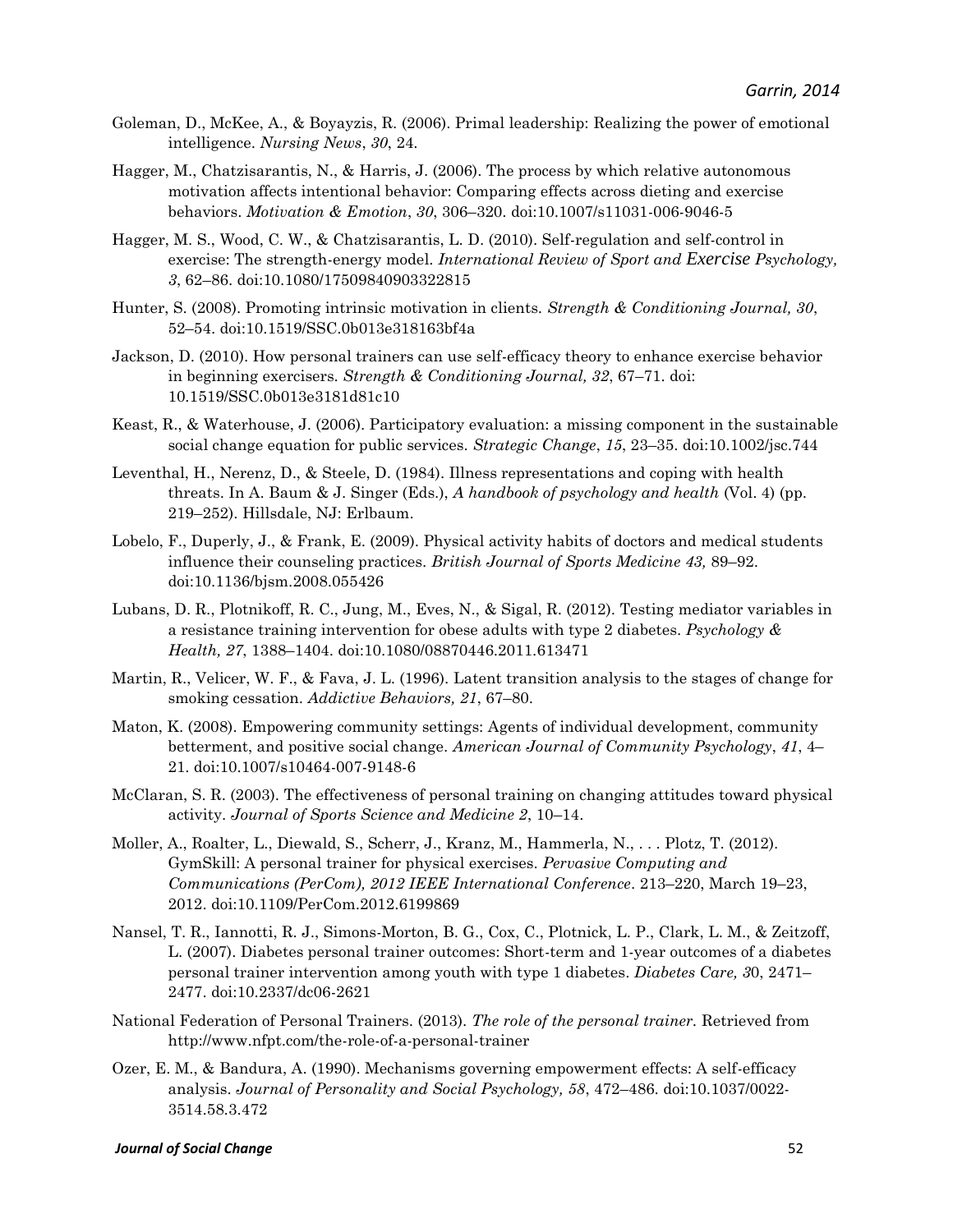- Prochaska, J. O., & DiClemente, C. C. (1983). Stages and processes of self-changes of smoking: Toward an integrating model of change. *Journal of Consulting and Clinical Psychology*, *51*, 390–395.
- Prochaska, J. O., DiClemente, C. C., & Norcross, J. C. (1992). In search of how people change: Applications to addictive behaviors. *American Psychologist*, *47*, 1102–1114. doi:10.1037/0003- 066X.47.9.1102
- Pryde, M., & Kannel, W. (2011). Efficacy of dietary behavior modification for preserving cardiovascular health and longevity. *Cardiology Research & Practice,* Article ID 820457, 1–8. doi:10.4061/2011/820457
- Rajotte, E. J., Yi, J. C., Baker, S., Gregerson, L., Leiserowitz, A., & Syrjala, K. L. (2012). Communitybased exercise program effectiveness and safety for cancer survivors. *Journal of Cancer Survivorship, 6*, 219–228.
- Raver, C. (2012). Low-income children's self-regulation in the classroom: Scientific inquiry for social change. *American Psychologist*, *67*, 681–689. doi:10.1037/a0030085
- Rosado, A., Araújo, D., Mesquita, I., Correia, A., Mendes, F., & Guillén, F. (2014). Perceptions of fitness professionals regarding fitness occupations and careers: A phenomenological analysis. *Revista de Psicología del Deporte, 23*, 23–31.
- Rouse, P. C., Ntoumanis, N., Duda, J. L., Jolly, K., & Williams, G. C. (2011). In the beginning: Role of autonomy support on the motivation, mental health and intentions of participants entering an exercise referral scheme. *Psychology & Health, 26*, 729–749. doi:10.1080/08870446.2010.492454
- Ryan, R. M., & Deci, E. L. (2000). Self-determination theory and the facilitation of intrinsic motivation, social development, and well-being. *American Psychologist*, *55*, 68–78. doi:10.1037/0003-066X.55.1.68
- Ryan, R. M., & Deci, E. L. (2006). Self-regulation and the problem of human autonomy: Does psychology need choice, self-determination, and will? *Journal of Personality, 74*, 1557–1586. doi:10.1111/j.1467-6494.2006.00420.x
- Schwarzer, R. (1992a). Self-efficacy in the adoption and maintenance of health behaviors: Theoretical approaches and a new model. In R. Schwarzer (Ed.), *Self-efficacy: Thought control of action* (pp. 217–242). Washington, DC: Hemisphere Publishing Corp.
- Schwarzer, R. (1992b). *Self-efficacy: Thought control of action*. (pp. 217–243). Washington, DC: Hemisphere Publishing Corp.
- Swinburn, B. A., Sacks, G., Hall, K. D., McPherson, K., Finegood, D. T., Moodie, M. L., & Gortmaker, S. L. (2011). The global obesity pandemic: Shaped by global drivers and local environments. *Lancet, 378*, 804–814. doi:10.1016/S0140-6736(11)60813-1
- United States Department of Labor. (2013). *Bureau of labor statistics. Occupational outlook handbook. Fitness trainers and instructors.* Retrieved from http://www.bls.gov/ooh/personalcare-and-service/fitness-trainers-and-instructors.htm
- Urban, W. (2012, April). Jump start to general fitness & good health: Preparation, motivation and recovery. *Positive Health*. Retrieved from http://www.positivehealth.com/article/exercise-andfitness/jump-start-to-general-fitness-good-health-preparation-motivation-and-recovery
- Urkin, J., & Merrick, J. (2008). The principles and framework for interdisciplinary collaboration in primary health care. *Journal of Policy and Practice in Intellectual Disabilities*, *5*, doi:10.1111/j.1741-1130.2007.00144.x